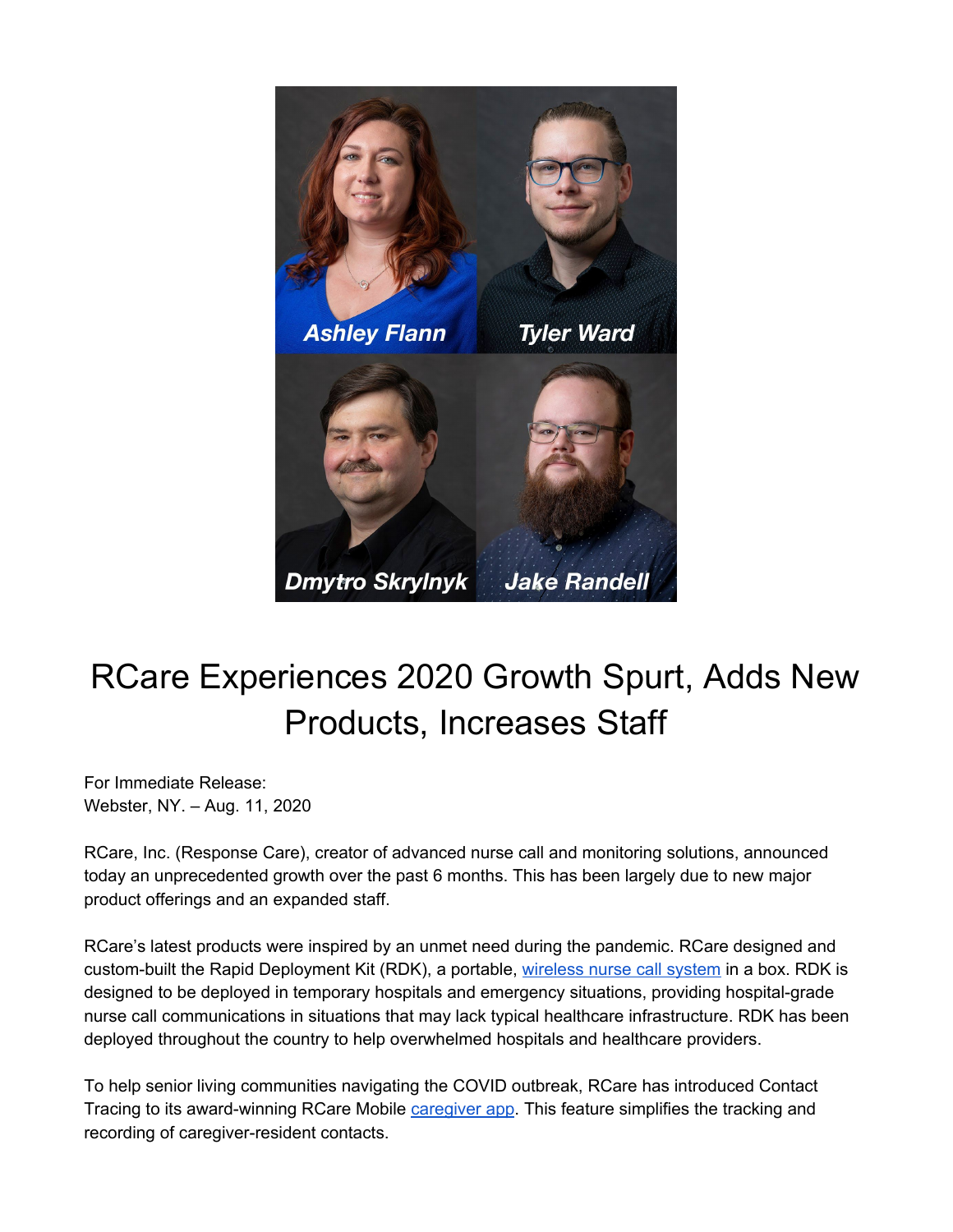RCare also recently launched the HCube, a [low-cost](https://rcareinc.com/products/hcube/) nurse call solution designed for providers of low-income and affordable housing. With all of the critical capabilities of RCare's flagship wireless nurse call technologies, the HCube retails for a fraction of the cost.

"RCare's HCube is another way to stay true to our mission of improving the lives of all seniors, regardless of financial status," says Myron Kowal, CEO and founder of RCare

RCare has also ventured into new market territory, with iCall, a full-IP wired nurse call [solution](https://rcareinc.com/products/icall/) and by becoming an authorized [Inovonics](https://rcareinc.com/products/inovonics-integration/) devices reseller.

"Our relationship with Inovonics opens RCare up to a wider audience of providers and offers them even more choices in hardware," says Kowal. "We wanted to allow communities the option to use their existing Inovonics devices and even allow for hybrid models of both wired and wireless devices."

In response to this growth, the company is delighted to announce and welcome Ashley Flann, Jake Randell, Dmytro Skrylnyk and Tyler Ward to the RCare team. "These new team members are the best of the best. They're skilled and they have a passion for the work we do," says Kowal. "Our team is essential for fulfilling our mission of making life better for the seniors in our world."

Ashley Flann joins RCare as the Sales and Marketing Project Coordinator. She has an MBA from St. John Fisher College, and a diverse background that includes training, marketing and sales. Ashley loves the team environment at RCare, and is glad to have the opportunity to help improve the lives of some of the most vulnerable people in our society.

Jake Randell is the company's new Senior Full-Stack Developer. With a background in web development, he is excited to begin work on updates and new features for RCare's award-winning RCare [Mobile](https://rcareinc.com/products/rcare-mobile/) app, which allows caregivers to receive call alerts on feature-rich but secure smartphones. When he's not writing code, designing websites, and supporting networks, Jake loves to build and fly drones, and to dabble with home brewing, both the coffee and the beer variety.

After Dmytro Skrylnyk heard about RCare and met the founder, he knew RCare was a company he wanted to join. With 20 years in the industry, Dmytro will be a Hardware Technician. He's a native of Rochester, NY, but prefers the countryside, where he enjoys hiking, camping and exploring.

RCare's newest Product Support Engineer, Tyler Ward has had a lifelong passion for helping people. He brings a background in technical troubleshooting, customer service and training to RCare, and says, "I looked for a long time for an opportunity where I felt as though I belonged, while helping people in need. Here at RCare, I have found that!"

---

## [ABOUT](http://rcareinc.com/) RCare

[RCare](https://rcareinc.com/) is a global provider of nurse call and personal emergency response systems for the entire spectrum of eldercare and senior living. Our components integrate into a variety of healthcare